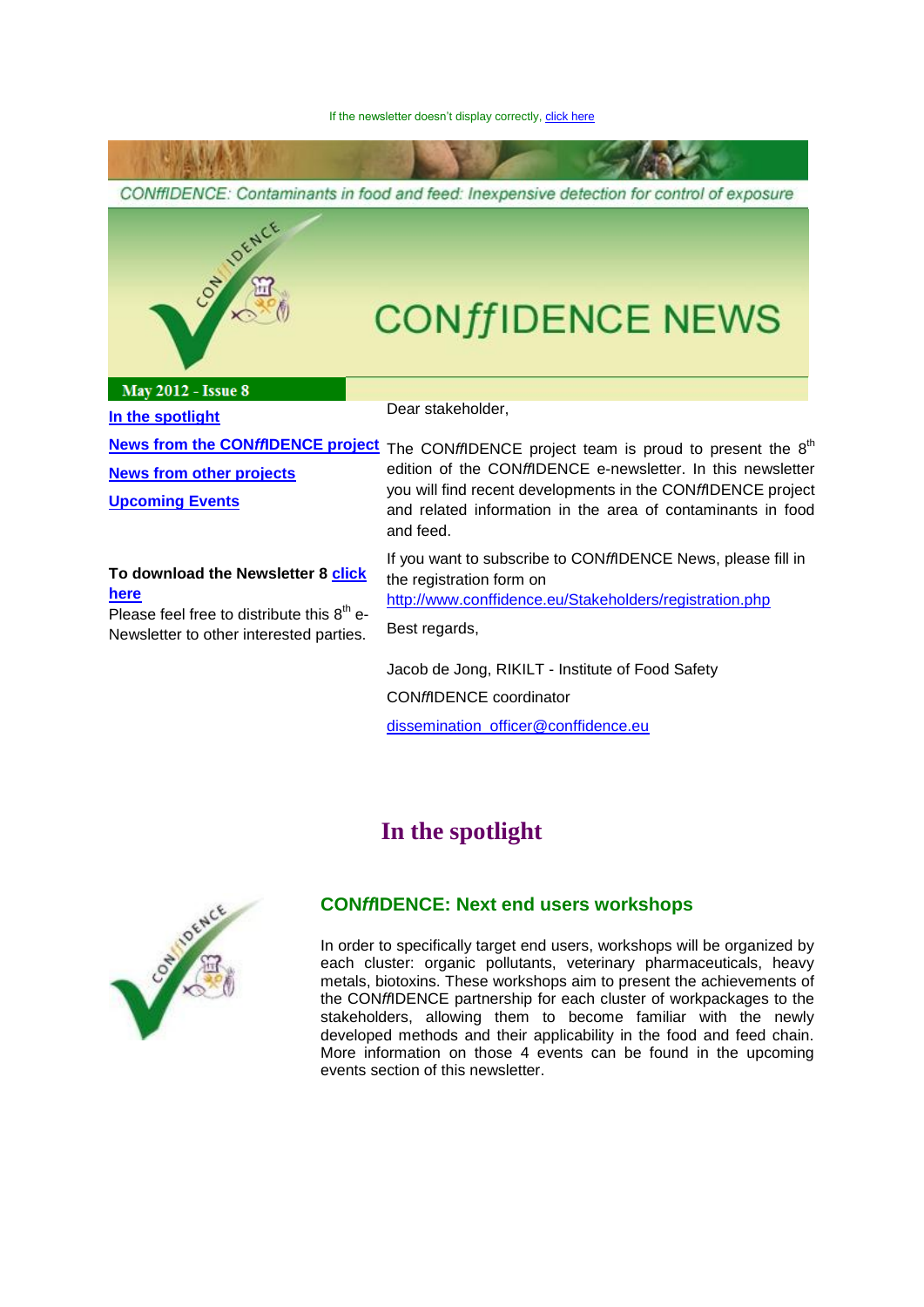



#### $A$ <sup>th</sup> **th Annual meeting of the CON***ff***IDENCE project in March 2012**

The fourth annual meeting, hosted by Unisensor/CER/CRA-W, was held on  $21^{st}$  and  $22^{nd}$  of March 2012 in Belgium.

The Plenary meeting of the Consortium was held on Wednesday 21<sup>st</sup> of March in Liège and was co-chaired by the Coordinator of the project, Dr. Jacob de Jong and the assistant coordinator Dr. Stefan van Leeuwen. It was attended by 31 researchers from the CON*ff*IDENCE partners, 3 members of the Advisory Board and 1 representative of the DG Research and Innovation of the European Commission. During this meeting the Work package leaders presented the fourth year (up to Month 46 of the project) activities and achievements in the nine RTD Work packages for organic pollutants, veterinary pharmaceuticals, heavy metals and biotoxins and in the Dissemination Work package. Moreover, there was a session about validation of screening methods.

In the late afternoon of Day 1 a visit was organised to the laboratories and animal facilities of CON*ff*IDENCE partner CER.

On day two, Thursday  $22^{nd}$  of March, there were two sessions of parallel WP meetings. During these meetings the status and progress of the work of the individual Work packages were discussed in detail. Finally, there was a Project Management Board (PMB) meeting, Advisory Board (AB) meeting and a combined PMB-AB meeting where the progress of the individual WPs and dissemination activities was discussed.

In the afternoon of Day 2 an excursion was organised to visit the laboratories of CON*ff*IDENCE partner Unisensor.

The coordination of CON*ff*IDENCE thanks the 3 project partners, in particular Unisensor, for their hospitality in organising these meetings and excursions.

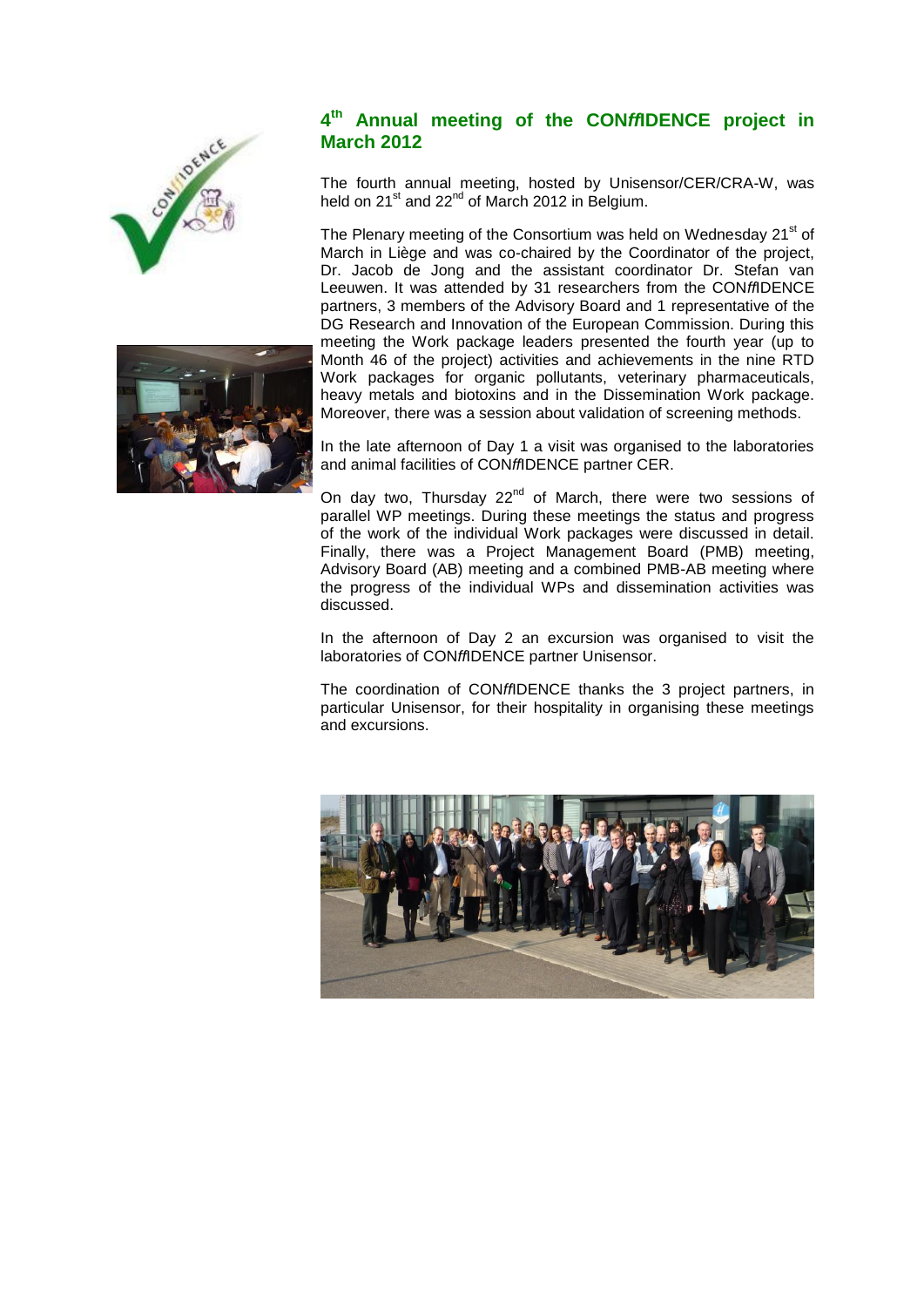

#### **CON***ff***IDENCE: 3rd Open Day at RAFA 2011**

During the 5th International Symposium on Recent Advances in Food Analysis (RAFA 2011), held from 1- 4th November 2011 in Prague Czech Republic, the CON*ff*IDENCE project held its 3rd Open Day together with a poster session. The Open Day with the title "Rapid tests for contaminants" was organized on Thursday the 3rd of November. During the RAFA 2011 oral sessions 6 and 7 entitled Rapid methods I and II respectively, the CON*ff*IDENCE results were presented through 5 oral presentations, giving an overview of CON*ff*IDENCE, the industrial needs regarding rapid tests for contaminants, and key results obtained thus far for persistent organic pollutants (POP's), heavy metals and alkaloids. In the afternoon, a poster session was held where 24 posters and 7 demonstration activities regarding the CON*ff*IDENCE outputs were presented by various project members. The combination of posters, demonstration activities and oral presentations proved to be effective in generating interest and stimulating discussions with the audience. Approximately 150 participants attended to the Open Day.



A full report and overview of the lectures and posters presented during this open day can be found on the CON*ff*[IDENCE internet](http://www.conffidence.eu/Project_output/OpenDay3.php) site.

[Read more about RAFA](http://www.rafa2011.eu/) 2011…





### **BSc education modules in October 2011**

On 4 and 11 October 2011, the course on Rapid methods, which was jointly organised by the CAH Dronten University of Applied Sciences and the FP7-project CON*ff*IDENCE, was held at the CAH Dronten University in Dronten, The Netherlands. The course was an integral part of quality modules for Bsc students at CAH Dronten University.

The course was attended by 26 International students and 49 Dutch students, together representing 11 different countries, and having quite a different background ranging from Food Safety Management, Food Chain Management and Food Business.

The 2 day intensive course comprised theoretical and technical aspects on mycotoxins and plant toxins given by leading specialists in the field, involved in the CON*ff*IDENCE project.

[Read more about this course…](http://www.conffidence.eu/Project_output/course2.php)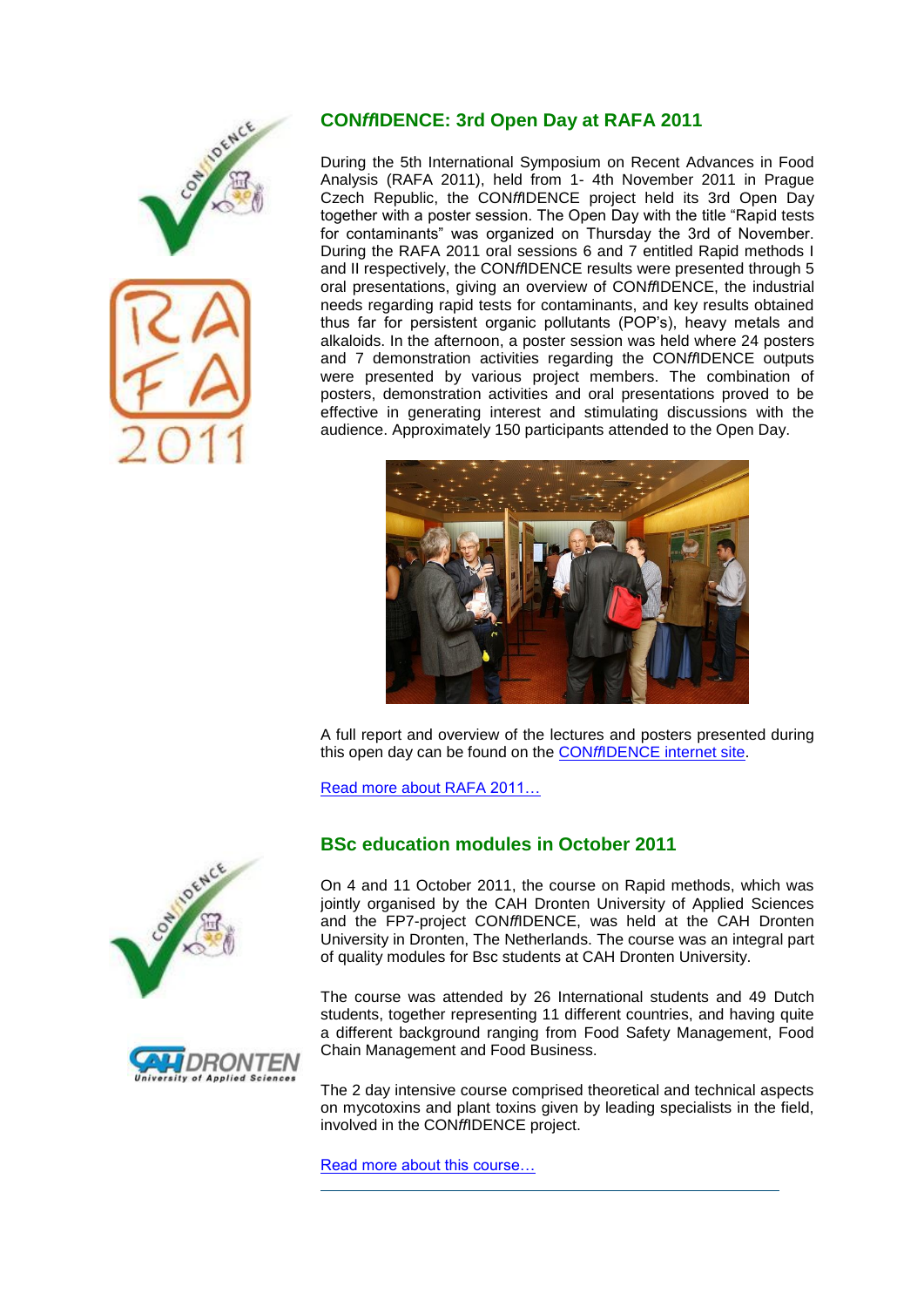## <span id="page-3-0"></span>**News from the CON***ff***IDENCE project**

#### **Developing detection methods for organic pollutants; POPs, PFCs, Pesticides**

At the RAFA (Recent Advances in Food Analysis) 2011 symposium in Prague, Czech Republic, two lectures on the complimentary approaches applicable for analysis of halogenated POPs and PAHs in food and feed were presented by young scientists working within this WP: *(i)* K. Kalachova – High throughput GC–MS/MS analysis of BFRs (Including emerging compounds) in fish/seafood and *(ii)* A. Meimaridou – Multiplex screening of persistent organic pollutants in fish using spectrally encoded microspheres.

#### [Read more about the conference….](http://www.rafa2011.eu/)

The experiences obtained within our investigation on the GC×GC– TOFMS of POPs/PAHs analysis of fish extracts prepared by the newly developed sample preparation procedure were described in paper "Implementation of comprehensive two-dimensional gas chromatography–time-of-flight mass spectrometry for the simultaneous determination of halogenated contaminants and polycyclic aromatic hydrocarbons in fish" by Kalachova et al. The manuscript was submitted in March 2012 for the publication in Analytical and Bioanalytical Chemistry. Briefly, powerful tool for the simultaneous determination of various groups of contaminants including 18 polychlorinated biphenyls (PCBs), 7 polybrominated diphenyl ethers (PBDEs) and 16 polycyclic aromatic hydrocarbons (PAHs). Integrating of 3 group-specific methods which were commonly used in the past time by a single procedure enabled achieving significant time and labor savings. Following the use of QuEChERS-like sample preparation procedure for effective and rapid isolation of multiple target contaminants from fish tissue, the parameters of instrumental GC×GC–TOFMS method employing large volume programmable temperature vaporization (LV-PTV) were optimized to obtain not only the best chromatographic resolution but also low quantification limits (LOQs); these were 0.01–0.25 µg/kg for PCBs, 0.025–5 µg/kg for PBDEs and 0.025–0.5 µg/kg for PAHs.

For the last few months, in close cooperation with two work packages WP1b and WP3 dealing with other groups of pollutants represented by perfluorinated compounds (PFCs) and heavy metals, a joint monitoring survey focused on these different groups of pollutants in fish samples has been planned. Various fish (trout, cod, salmon, tuna, pangas, etc.) together with mussels species form different European countries (Czech Republic, Denmark, Spain) have been collected; currently analyses using new methods previously developed and validated within the WP1 cluster are ongoing. The data will be available in next few months.

Within WP1a not only halogenated pollutants, but also content and composition of polyunsaturated fatty acids (PUFAs) is determined to assess the risk-benefit models of POPs and PUFAs occurring in fish. For this purpose, DART technique (Direct Analysis in Real Time) enabling rapid lipids profiling is applied for the first time.

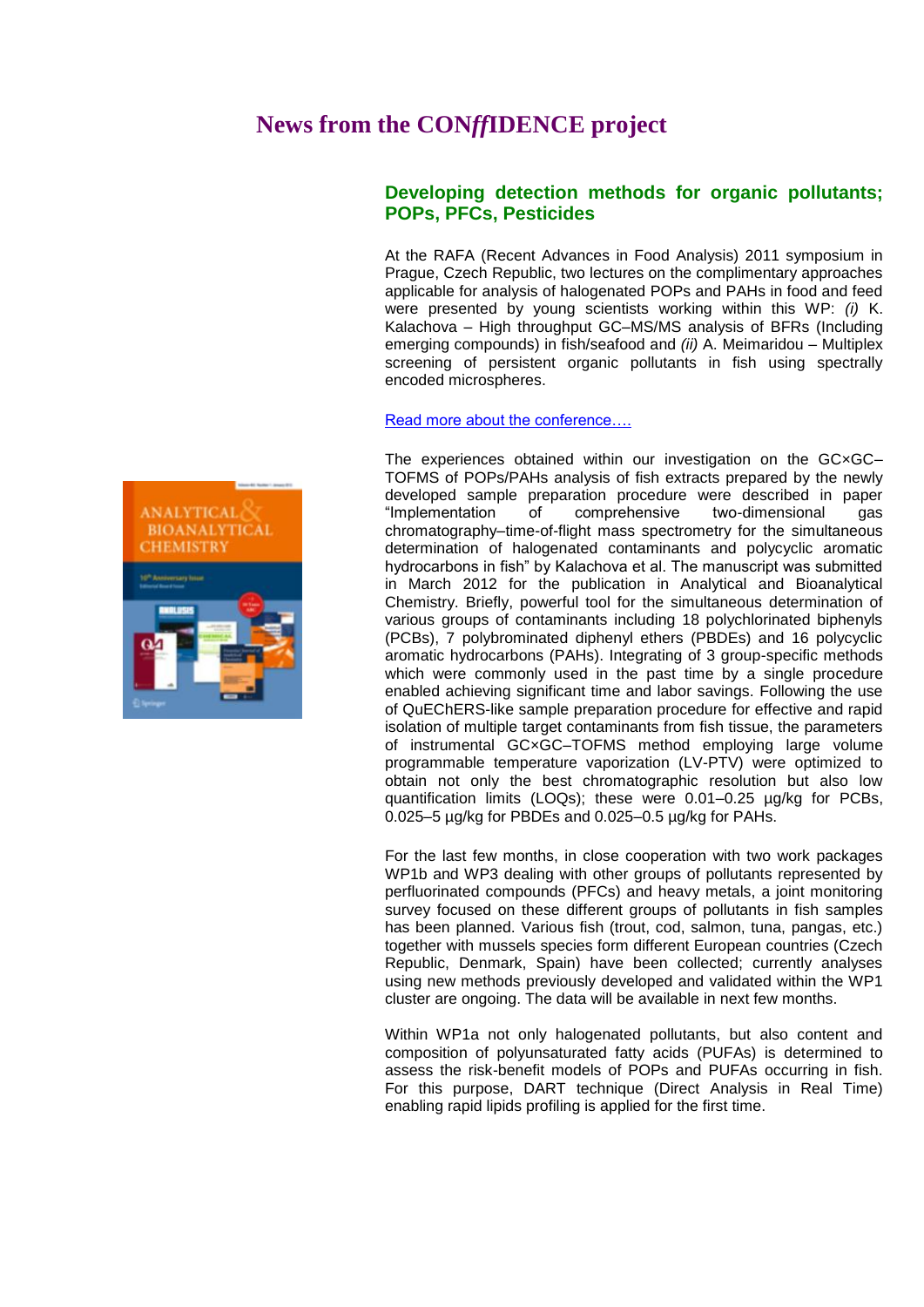The 2nd interlaboratory study followed the "1st round interlaboratory study on PFCs analysis in food" focused on the perfluorinated compounds, especially perfluorooctane sulfonic acid (L-PFOS), perfluorooctanoic acid (PFOA) and perfluorooctane sulfonamide (FOSA) in milk and fish muscle samples. Within the 2nd round, the scope of the samples was enlarged and fish muscle, fish feed and milk samples were analysed. The samples were examined using the analytical method developed and validated within the frame of WP1b CON*ff*IDENCE.

[Read more on PFCs](http://www.conffidence.eu/archive/newsletter.php?id=125) study…

Regarding the pesticides (WP1c), a multiplex immuno-based assay has been validated for simultaneous detection of the desiccant paraquat in cereals, besides the mycotoxin DON (included for demonstrating feasibility of electrochemistry-based multiplex detection). An acidic extract was diluted and incubated with immunoreagents. Final detection was done by measuring the current in an electrochemical cell. The target levels of 0.02 mg paraquat/kg and 0.75 mg DON/kg could adequately and consistently be distinguished from blanks (see opposite Figure as example for paraquat) demonstrating the applicability for compliance testing in real samples. A small interlab study of the sensor method is in progress.

A survey for occurrence of residues of paraquat and diquat was initiated which included potatoes, cereals and dry pulses at target commodities. At this stage, the instrumental reference method (LC-MS/MS) was used for the analysis. Diquat was detected at trace levels (< 0.01 mg/kg) in potatoes and up to 0.11 mg/kg in dry pulses (lentils). More samples will be analysed this year, both with the reference method and the screening assay.



#### Performance of immunoassay for detection of paraquat in cereals (MRL =  $0.02$  mg/kg)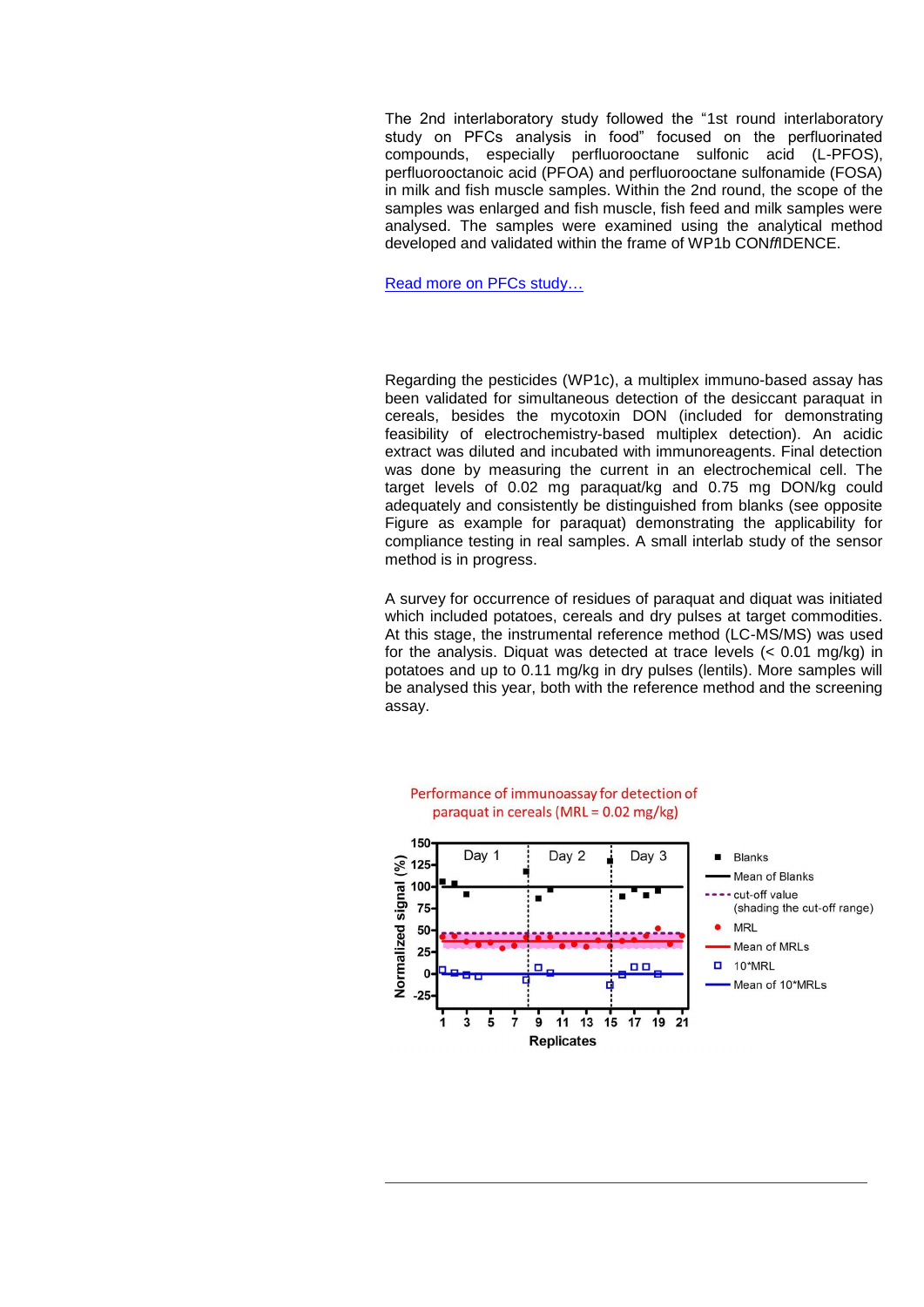

#### **Developing detection methods for Veterinary Pharmaceuticals: Coccidiostats, Antibiotics**

Regarding coccidiostats (WP2a), the single-laboratory validation of the five-plex flow cytometry-based immunoassay was completed for the six selected coccidiostats (nicarbazin, diclazuril, salinomycin, narasin, lasalocid and monensin) at the newly set maximum coccidostats' levels in feed and eggs. In summary, the method appears to be fit for the purpose of differentiating blank samples from samples containing nicarbazin, diclazuril, salinomycin, narasin, lasalocid and monensin at MRL in eggs and from samples containing nicarbazin, salinomycin, narasin, lasalocid and monensin at ML in laying hens feed.

In order to perform a full validation of this new assay, a collaborative trial was launched in February 2012. The study is currently being conducted on different egg and feed materials. The deadline for the study has been set in June 2012.

Latest results from WP2a will be presented and discussed at the [EuroResidues VII conference](http://www.euroresidue.nl/) in May 2012 and at the [stakeholder event](http://www.conffidence.eu/img/event/event_Final_flyer_07022012.pdf) (WP2a and WP2b cluster workshop) organised in combination.

[Read more on coccidiostats…](http://www.conffidence.eu/archive/newsletter.php?id=126)



Regarding WP2b, the multiplex dipstick protocols (lab-based and field test formats) and the Readsensor® method for detecting antibiotics in honey were successfully transferred from Unisensor to FERA. The single-laboratory validation (of the lab-based format), was completed in accordance with 2002/657/EC in November 2012. The detection limits were as follows: sulfathiazole and ciprofloxacin at 25 µg/kg, tylosin at 10 µg/kg and chloramphenicol 5 µg/kg. An inter-laboratory validation (ILV), of the multiplex assay (lab-based format), was undertaken in February/March 2012 by 7 different laboratories (from Belgium, The Netherlands, France and the UK). The statistical evaluation is currently under way, but the preliminary interpretation of the results is promising.

Further progress on simplifying the field test format has been made; a 'proof of principle' single laboratory validation of this format is under way. A proto-type kit has been presented/ demonstrated at the annual bee-inspector conference organised by the National Bee Unit (29/03/12, FERA). The kit was well received and the inspectors have agreed to test/validate the kit in the 'field', during the honey flow season 2012.

[Read more on the presentation…](http://www.conffidence.eu/img/page/posters/Conffidence_multisensor_test%20kit_bee-inspector_290312_Fera.pdf)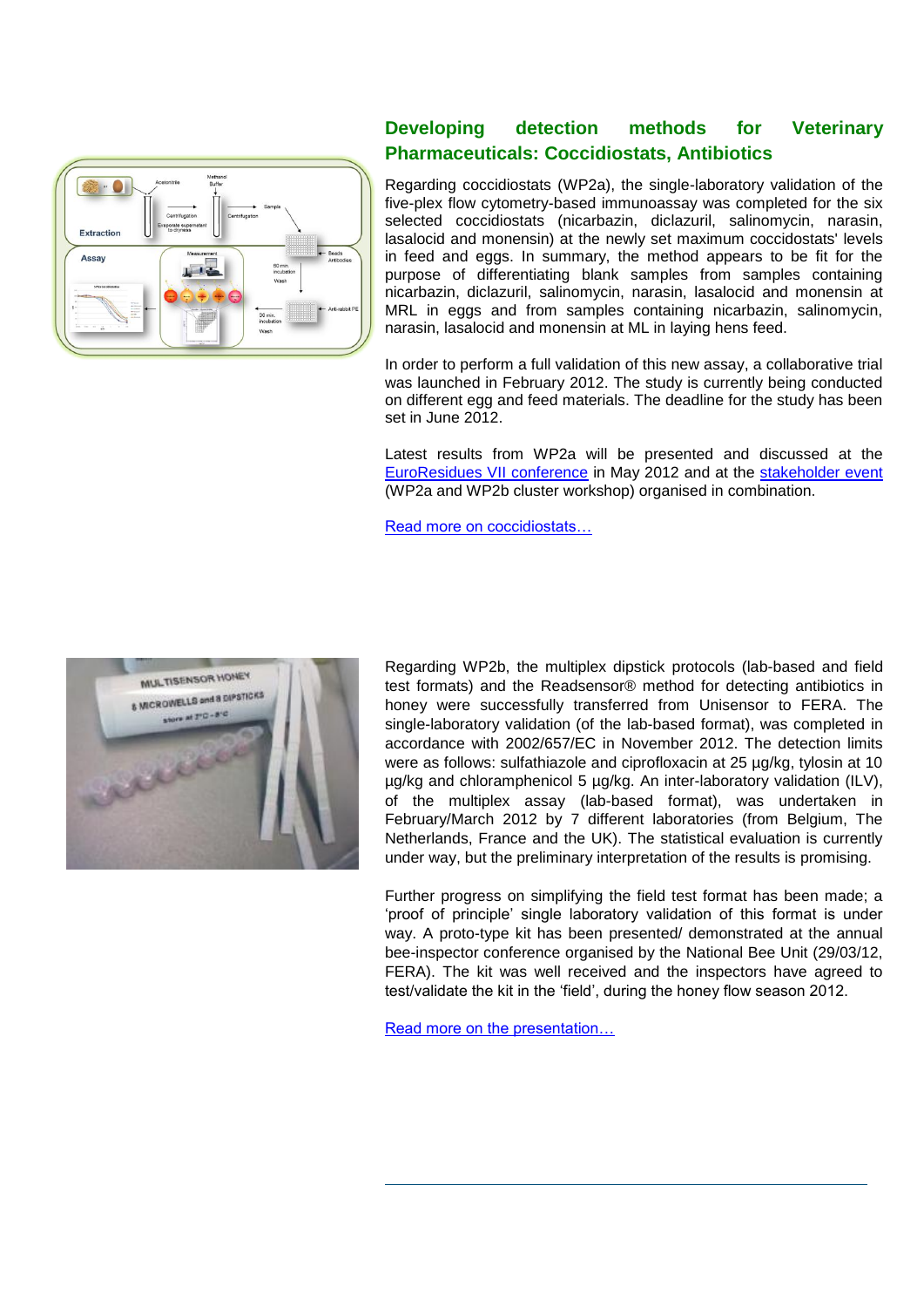

HPLC-ICPMS chromatogram with separation of inorganic mercury (iHg) and methylmercury (MeHg) in a fish muscle sample

#### **Developing detection methods for Heavy Metals**

Regarding heavy metals (WP3), the first results on methylmercury in marine feed and seafood has now been obtained using the HPLC-ICPMS methodology developed within the CON*ff*IDENCE project. The marine feed samples comprised both complete feed, fish silage and fish meal and were from the Danish feed surveillance programme. Concentration levels up to 0.125 mg/kg were obtained, which is below the EU maximum level for total mercury at 0.2 mg/kg. Furthermore, the method has also been applied to a range of seafood samples collected from various locations in Europe. This survey is coordinated together with WP1a and WP1b and will also include determination of inorganic arsenic (WP3) and other contaminants (WP1). The results will provide valuable input to ongoing risk-benefit analysis of seafood intake in the EU. In the near future both methods developed in WP3 will be collaboratively tested with the participation of several European food and feed laboratories. Prior to the collaborative trials several training sessions for the participating laboratories have been planned.

The method for determination of inorganic arsenic in marine samples by SPE HG-AAS developed in CONffIDENCE will in the following period be tested for its capability to determine inorganic arsenic in rice. This is of high interest, due to ongoing discussions in the EU regarding potential future maximum levels on inorganic arsenic in rice and rice products. The method developed in CONffIDENCE may be a future candidate method for control of the maximum level in rice.



Atropine ng/ml Scopolamine ng/ml

of tropane alkaloids in feed extracts

Demonstration of NIR hyperspectral method to determine ergot in grains at an industrial setting

#### **Developing detection methods for Biotoxins: Alkaloids, Marine Biotoxins, Mycotoxins**

Regarding alkaloids (WP4a), progress has been made in the development of dipstick methodologies. For the dipstick sensor to determine tropane alkaloids, the work is currently focusing on testing the methodology, developed by Unisensor, with extracts of various feedstuffs at RIKILT (see figure opposite). This activity will be followed by limited scale interlaboratory validation to derive its performance characteristics in practice. For the dipstick sensor to determine ergot alkaloids, the work currently focuses on the rounding off of a dipstick method to determine ergotamine, ergocristine and ergometrine, 3

Results of dipstick analyses for the determination important representatives of the larger family of ergot alkaloids. The initially targeted dipstick format to determine pyrrolizidine alkaloids has been replaced by an ELISA format targeted to the determination of heliotrine, monocrotaline, jacobine and lycopsamine, which are considered to be representative of the many pyrrolizidine alkaloids occurring in nature.

> In addition the activities with the development of the hyperspectral imaging method to detect ergot in grains has been successfully rounded off with testing and demonstrating the system at an industrial site (see figure opposite). The work with the NIR hyperspectral method to determine ergot in grains has been finalized, published [\(Food Additives](http://dx.doi.org/10.1080/19440049.2011.627573)  [and Contaminants, 2012\)](http://dx.doi.org/10.1080/19440049.2011.627573) demonstrated and presented at the CON*ff*[IDENCE open day](http://www.conffidence.eu/img/page/openday3/Demo7-ergot-vermeulen-2011.pdf) in the framework of the RAFA 2011 conference. Relevant presentation and demonstration about these methodologies will be presented at the conference [WMFmeetsIUPAC,](http://www.wmfmeetsiupac.org/html/welcome.asp) Rotterdam, the Netherlands (See upcoming events).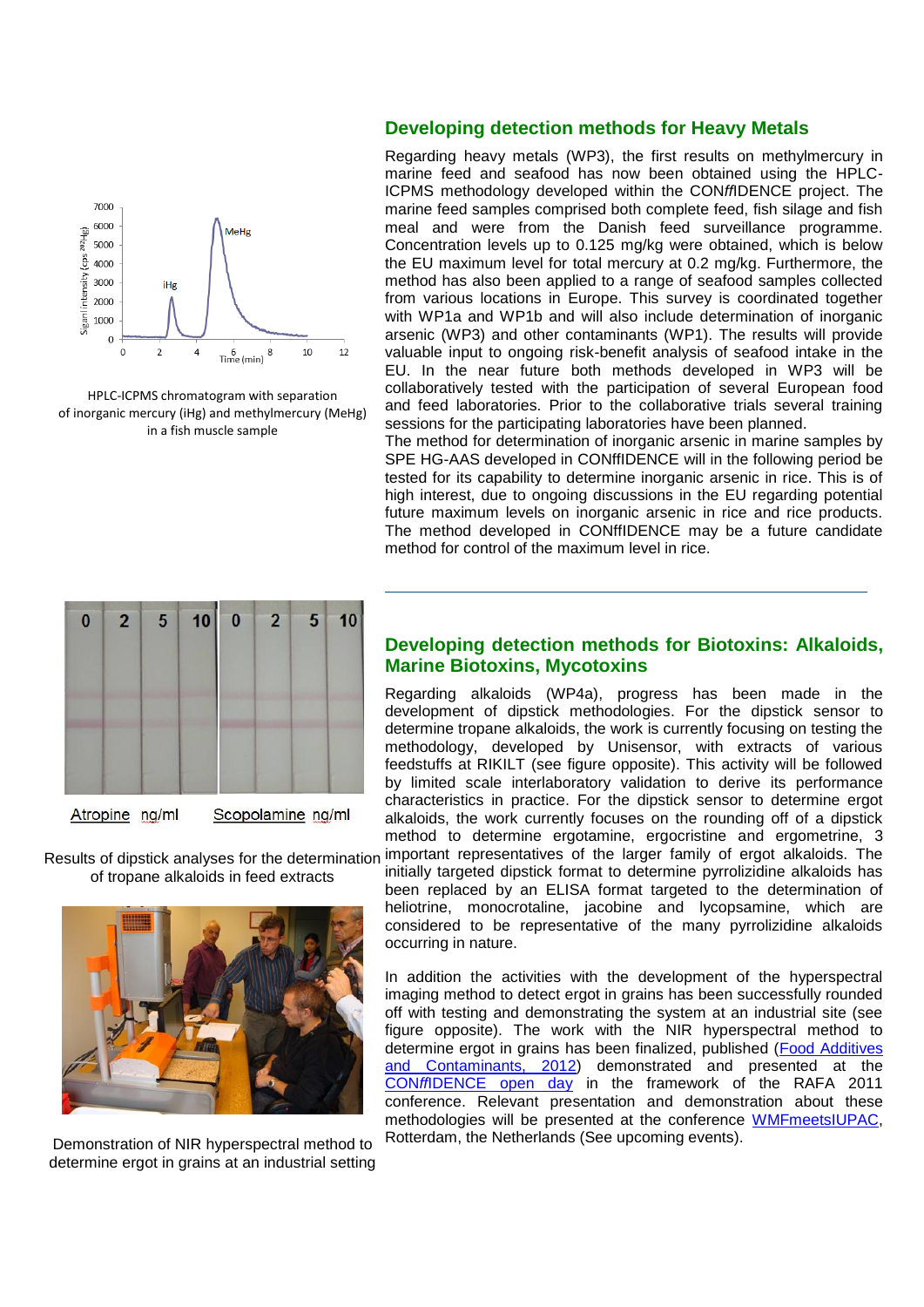In the CON*ff*IDENCE project, the drive to find an alternative method for animal based testing for all marine biotoxins in the development of a the multiplex biosensor assay for marine biotoxins (WP4b) was presented at the Recent Advances in Food and Feed Analysis in Prague in November 2011 also demonstrating the achievements of the project to date in its ability to analyse three regulated groups of toxins and the emerging toxin palytoxin. The development of a rapid screening assay for tetrodotoxin was also presented as part of the CON*ff*IDENCE project as an emerging toxin to European waters.

[Read more about this conference…](http://www.rafa2011.eu/boa.html)



Regarding Mycotoxins (WP4c), multiplex dipstick immunoassays for the semi-quantitative analysis of major *Fusarium* toxins (zearalenone, T-2 and HT-2 toxins, deoxynivalenol and fumonisins) at levels close to EU regulatory limits have been developed and applied to cereals, cereal food and feeds. A manuscript describing method development and application to naturally contaminated wheat, oats and maize has been published (Lattanzio et al. 2012, Analytica Chimica Acta, 718:99-108).

[Read more on the manuscript…](http://dx.doi.org/10.1016/j.aca.2011.12.060)

After in-house validation according to a "single-laboratory validation design" elaborated within the project, the kit (**4Mycosensor**) has been recenlty launched on the market. A one-day Symposium on Mycotoxin Analysis, MYCODAY, has been organized by Unisensor, with the participation of scientific experts, aimed at introducing stakeholders to the problem of mycotoxin contamination and reviewing analytical methods to detect mycotoxins. A demonstration of 4Mycosensor has also been organized within the symposium.

Impact demonstration, i.e. the application of multiplex dipstick immunoassays at farm level, is in progress at NUTRECO facilities. Training of personnel on sample preparation and dipstick use has been completed. The expected result is a draft proposal for placing the new tests in an adapted HACCP plan for mycotoxin monitoring at farm level.

[Read more on the Mycotoxin Analytical Symposium…](http://www.unisensor.be/mycoday/)

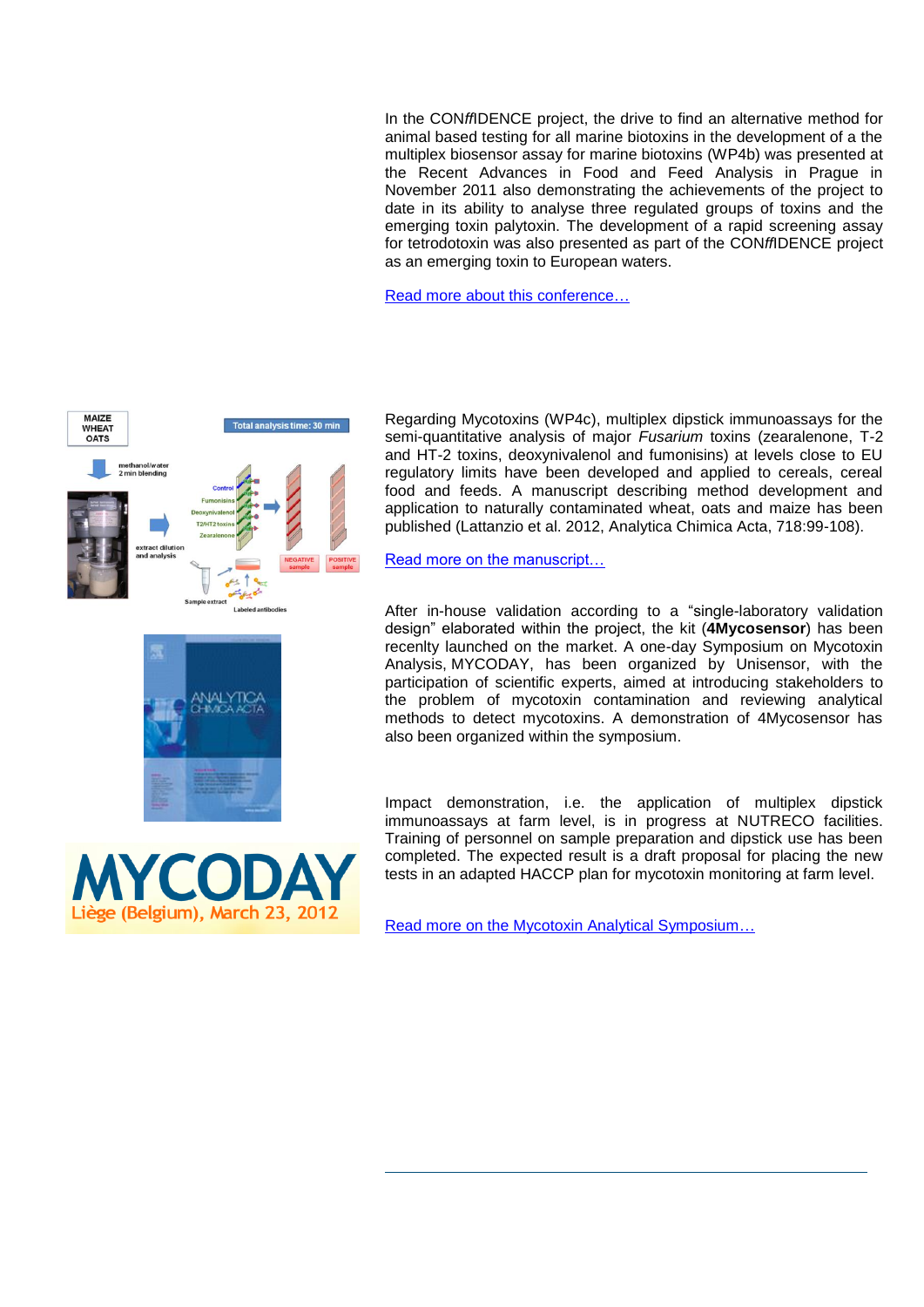<span id="page-8-0"></span>

# **News from other projects**

### **4 th FEED SAFETY INTERNATIONAL CONFERENCE 2012**

It is our pleasure to invite you to the 4th International FEED SAFETY Conference. During the past decade, due to the BSE and dioxin crises and other feed related incidents, the crucial role of feed safety in food safety has become more and more obvious. This led to the enforcement of regulations, increased activities in the feed sector to safeguard feed safety, establishment of risk assessment systems and international cooperation to improve detection capabilities. The 4th International FEED SAFETY Conference is organized to present the state of the art and to discuss future challenges. This conference is organized by the China Agricultural University (CAU), Beijing, China in collaboration with the Walloon Agricultural Research Centre (CRA-W), Gembloux, Belgium, the Institute of Food Safety (RIKILT), Wageningen, The Netherlands and the Queen's University of Belfast (QUB), Belfast, UK. Former FEED SAFETY Conferences were organized in 2004 and 2007 in Namur (Belgium) and in Wageningen (The Netherlands) in 2009 in the framework of different EC projects. We hope to welcome you in September 2012 and we look forward to a great conference in Beijing.

[Read more about this conference…](http://www.feedsafety.org/fs2012/)

# **Upcoming Events**

<span id="page-8-1"></span>



#### **CONffIDENCE cluster 1 workshop and 8th ANNUAL LC/MS/MS WORKSHOP ON ENVIRONMENTAL APPLICATIONS AND FOOD SAFETY**

2 - 4 July 2012

This Workshop will be held in Barcelona in Spain. It will be structured in two main sessions covering environmental and food analysis. This workshop is intended to be an informal venue that encourages an exchange of the latest information and ideas on challenges and advances in LC/MS/MS applications among scientists from academia, governmental agencies and industry.

The WP1 cluster meeting will be scheduled on July 3, 2012, within this LC-MS/MS workshop.

[Read more about this workshop…](http://www.idaea.csic.es/barcelona/home.htm)

[For registration to the CONffIDENCE cluster 1](http://www.conffidence.eu/img/event/event_Barcelona_2012_flyer.pdf)  [workshop…](http://www.conffidence.eu/img/event/event_Barcelona_2012_flyer.pdf)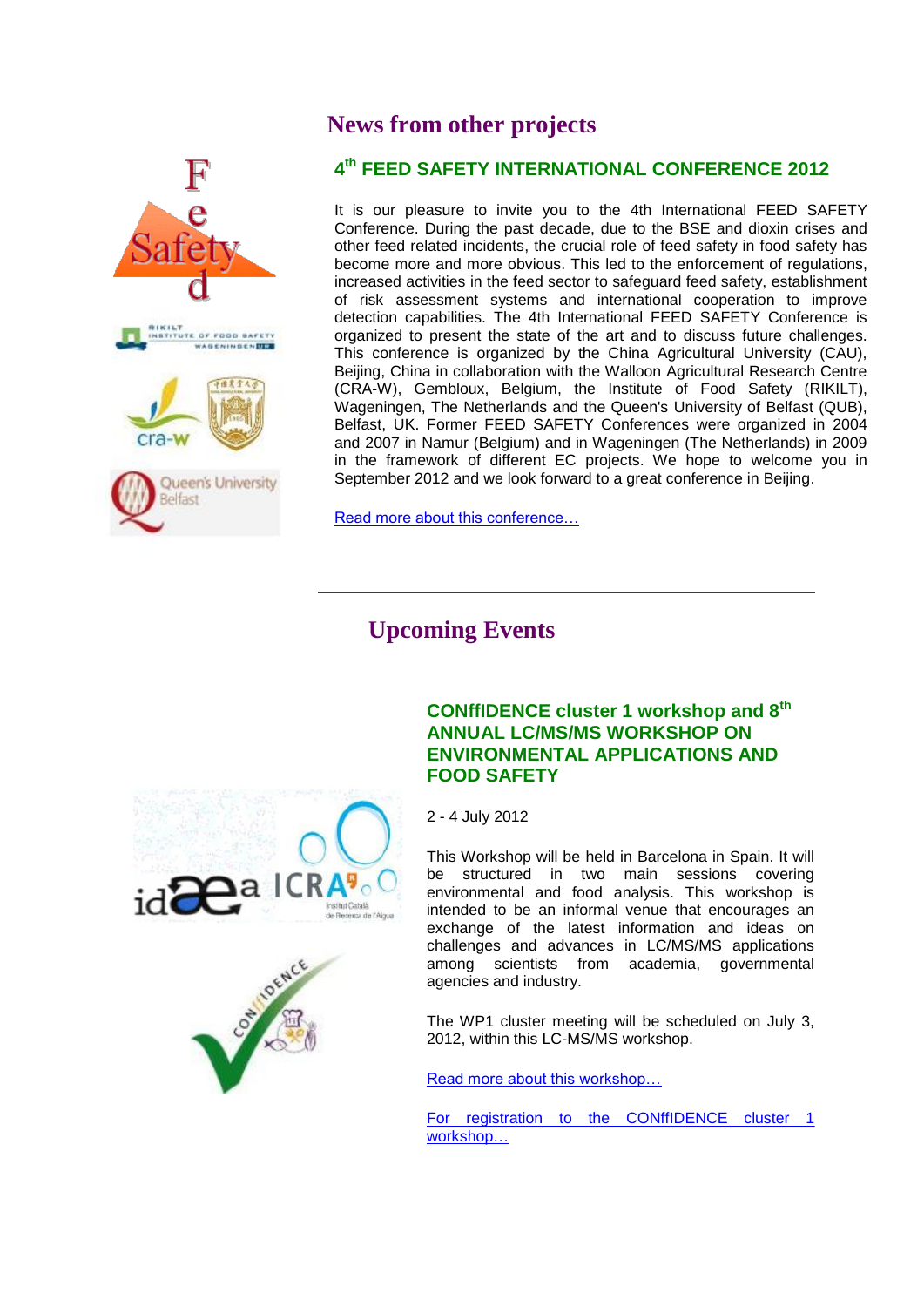



#### **CON***ff***IDENCE cluster 2 workshop and EURORESIDUE VII**

14 - 16 May 2012

The EuroResidue Conferences are organized to cover all aspects concerning residues of veterinary drugs such as analytical techniques, pharmacological and toxicological studies, registration and regulation and others. The EuroResidue VII will be held at Egmond aan Zee in The Netherlands on 14-16 May 2012. Special emphasis will be laid upon recent developments with respect to the detection and determination of drug residues in any analytical matrix. During this conference a separate session will be devoted to CONffIDENCE accomplishments in the areas of coccidiostats and antibiotics. This [workshop](http://www.conffidence.eu/img/event/event_Final_flyer_07022012.pdf) will be held on  $16<sup>th</sup>$  May 2012.

[For registration to the CON](http://www.conffidence.eu/img/event/event_Final_flyer_07022012.pdf)*ff*IDENCE cluster 2 [workshop…](http://www.conffidence.eu/img/event/event_Final_flyer_07022012.pdf)

[Read more about the EURORESIDUE conference…](http://www.euroresidue.nl/)



#### **CONffIDENCE cluster 3 workshop and EURL-Heavy metals annual meeting**

20 September 2012

In September, a stakeholder workshop of cluster 3 will be held at the annual meeting at the EURL for Heavy Metals in Feed and Food. The meeting will take place in Brussels, Belgium and organized by CONffIDENCE partner IRMM in Geel, Belgium.

[Read more about this workshop…](http://irmm.jrc.ec.europa.eu/EURLs/EURL_heavy_metals/Pages/index.aspx)

**CONffIDENCE cluster 4 workshop, 7th CONFERENCE OF THE WORLD MYCOTOXIN FORUM and THE XIIIth IUPAC INTERNATIONAL SYMPOSIUM ON MYCOTOXINS AND PHYCOTOXINS**

05 - 09 November 2012

The 7th Conference of The World Mycotoxin Forum® and the XIIIth IUPAC International Symposium on Mycotoxins and Phycotoxins will be jointly organized. This unique combined event, WMF meets IUPAC, will build on the success of the previous conferences which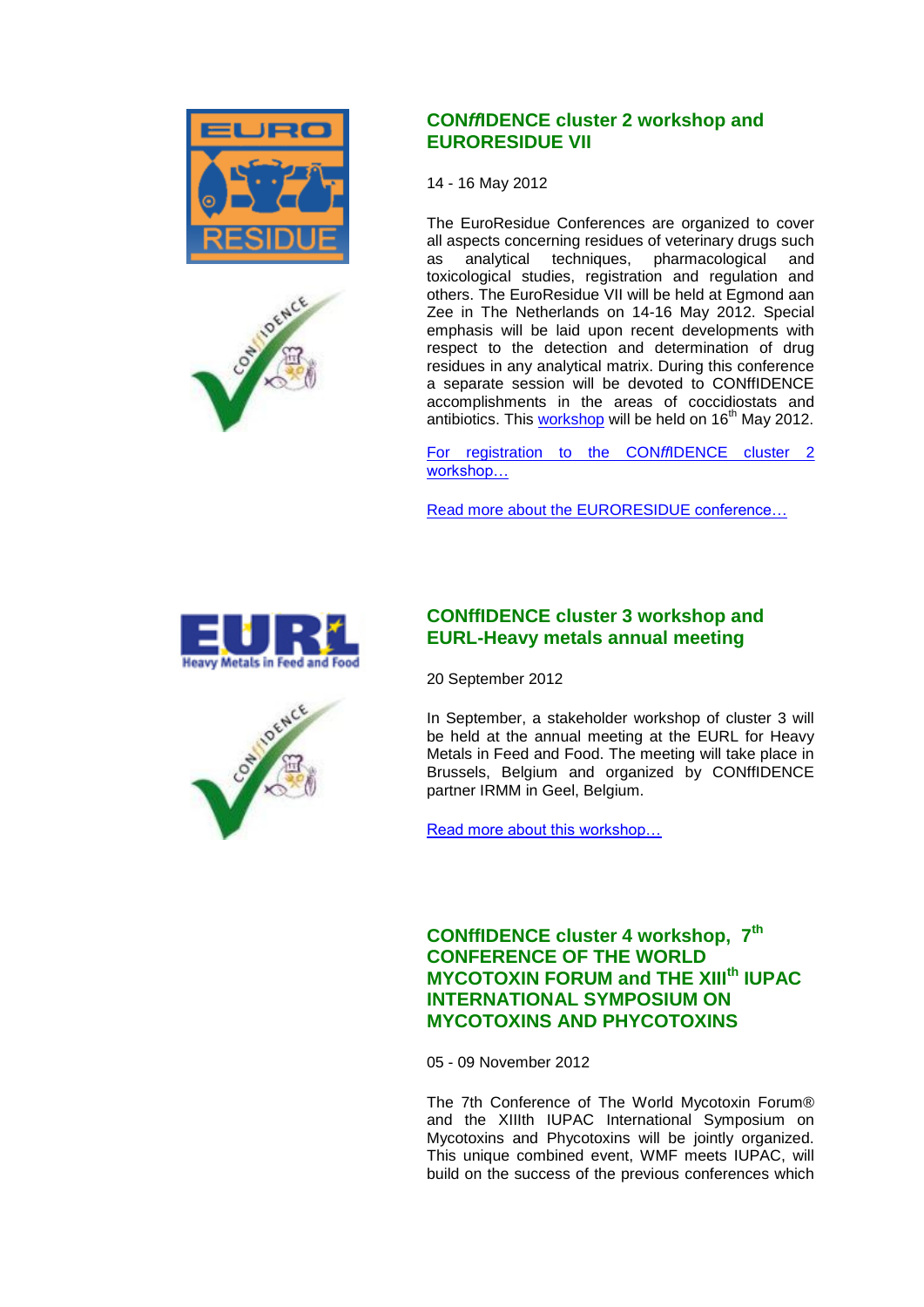



were held separately all over the world. WMF meets IUPAC will take place in Rotterdam, the Netherlands, on 5-9 November 2012. During this conference a separate<br>session will be devoted to CONffIDENCE devoted to CONffIDENCE accomplishments in the areas of mycotoxins, marine biotoxins and alkaloids followed by some demonstrations. This workshop will be held on  $8<sup>th</sup>$ November 2012. The provisional programme (with working titles) of this workshop is a follows:

CONffIDENCE session Thursday 8<sup>th</sup> November 2012, 10.30-12.30, followed by "workshop-lunch"

Chairs: Chris Elliott & Hans van Egmond

- 1. Chairs introduction into CONffIDENCE and the Biotoxins Cluster - Chris Elliott, QUB.
- 2. Preparation and characterisation of antibodies against selected natural toxins - Anne-Catherine Huet, CER.
- 3. Dipstick methodology for the multiplex screening of 4 Fusarium mycotoxins - Veronica Lattanzio, ISPA.
- 4. The near infrared hyperspectral imaging methodology as a control tool for the detection of contaminants in cereals–Philippe Vermeulen,CRA-W.
- 5. Development of an SPR multiplex analysis method for marine biotoxins – Katrina Campbell, QUB.
- 6. Wrap-up and introduction of the workshop-part Hans van Egmond, RIKILT.

Workshop-lunch from approx. 12.30-14.00

- 7. Demonstration of multiplex dipstick methodology for mycotoxins and tropane alkaloids – Noan Nivarlet, Unisensor.
- 8. Demonstration of NIR methodology for the determination of ergot in grains – Philippe Vermeulen, CRA-W.

[Read more about this WMF-IUPAC conference …](http://www.wmfmeetsiupac.org/)

#### **BIOSENSORS 2012**

15 - 18 May 2012



Biosensors 2012 is a three-day event, organized by Elsevier in association with Biosensors & Bioelectronics, consisting of daily plenary presentations followed by parallel sessions comprising a rigorously refereed selection of submitted papers.

[Read more about the conference…](http://www.biosensors-congress.elsevier.com/index.html)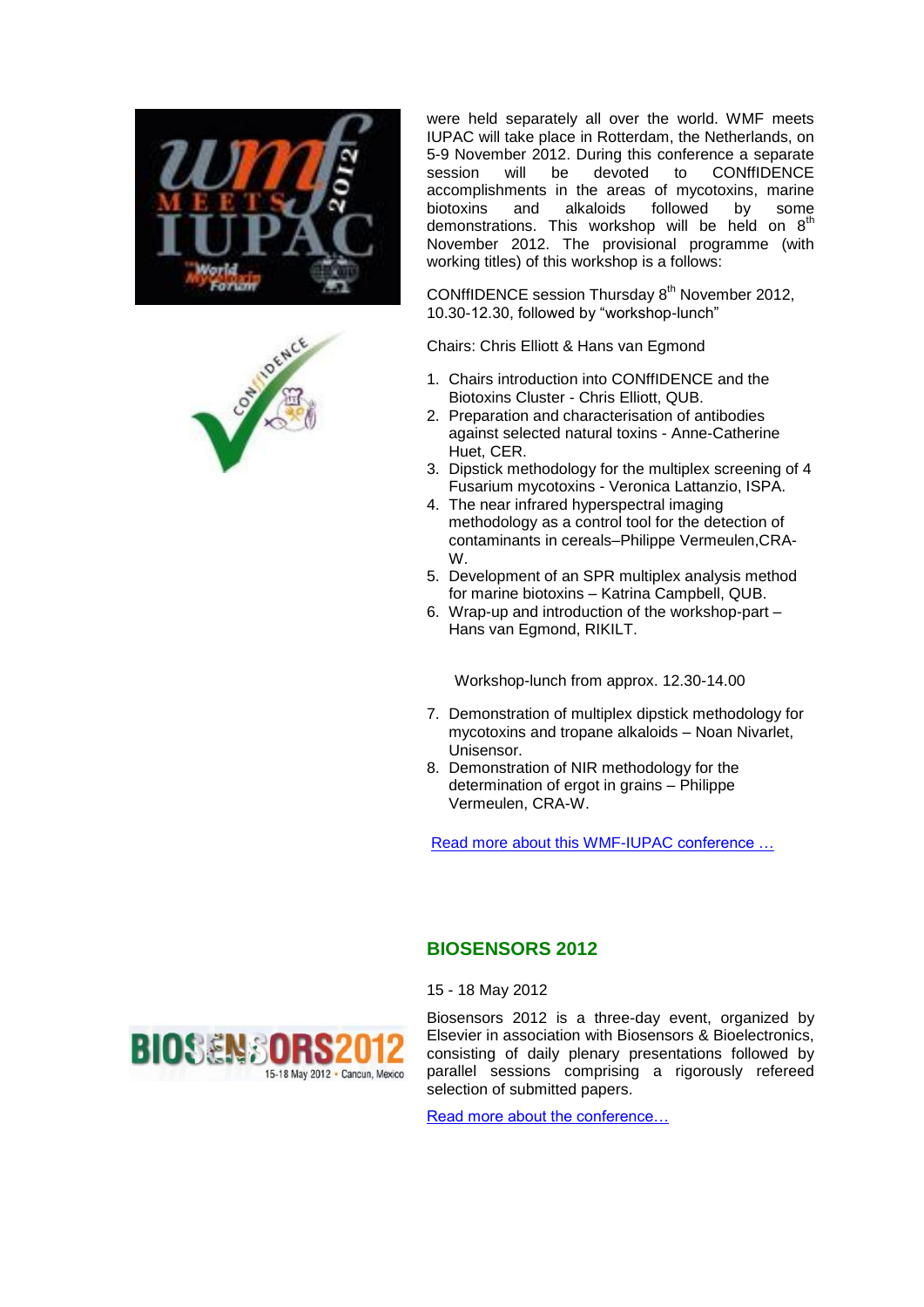# **MYCORED**

#### **MYCORED TRAINING 2012**

28 May - 8 June 2012

We are pleased to announce two relevant appointments for training in the mycotoxin field: the course "Detection techniques for mycotoxins in the food chain" and the"Fusarium Laboratory Workshop", that will be held both in Bari, Italy in June 2012. The training course, from May 28 to June 1, aims to demonstrate and transfer to young researchers and students traditional methods and new chemical and immunological systems for rapid, robust and user-friendly analysis of mycotoxins in the food chain. The course will be held mainly in the laboratory for practical learning. The Fusarium Laboratory Workshop, from 3 to 8 June, instructed by international Fusarium experts, aims to introduce participants to standard morphological, genetic and molecular biological techniques used to identify and characterize strains of Fusarium, to use morphological characters to identify the most common Fusarium species, and learn practical tecniques for testing and extraction. More than half of the time will be spent in the laboratory working with standard strains. Students may bring some of their own strains.

[Read more about those events…](http://www.mycored.eu/page/upcoming_events/)



#### **6 th NORDIC CONFERENCE ON PLASMA SPECTROCHEMISTRY**

09 - 13 June 2012

The Analytical Section of the Norwegian Chemical Society invites scientists and users of science to this sixth Nordic Conference on Plasma Spectrochemistry. The aim of the conference is to provide a forum to encourage the exchange of ideas and knowledge about recent developments and state-of-the-art knowledge in main areas of analytical plasma spectrochemistry (ICP-OES, ICPMS and related techniques). This is a fine opportunity to share and discuss recent experiences and to be scientifically updated through a number of short courses given by international leading specialists in typical Norwegian informal surroundings.

[Read more about this](http://www.stamiweber.no/plasma2006/) conference… or contact Jens J. Sloth [jjsl@food.dtu.dk] (member of the scientic committee).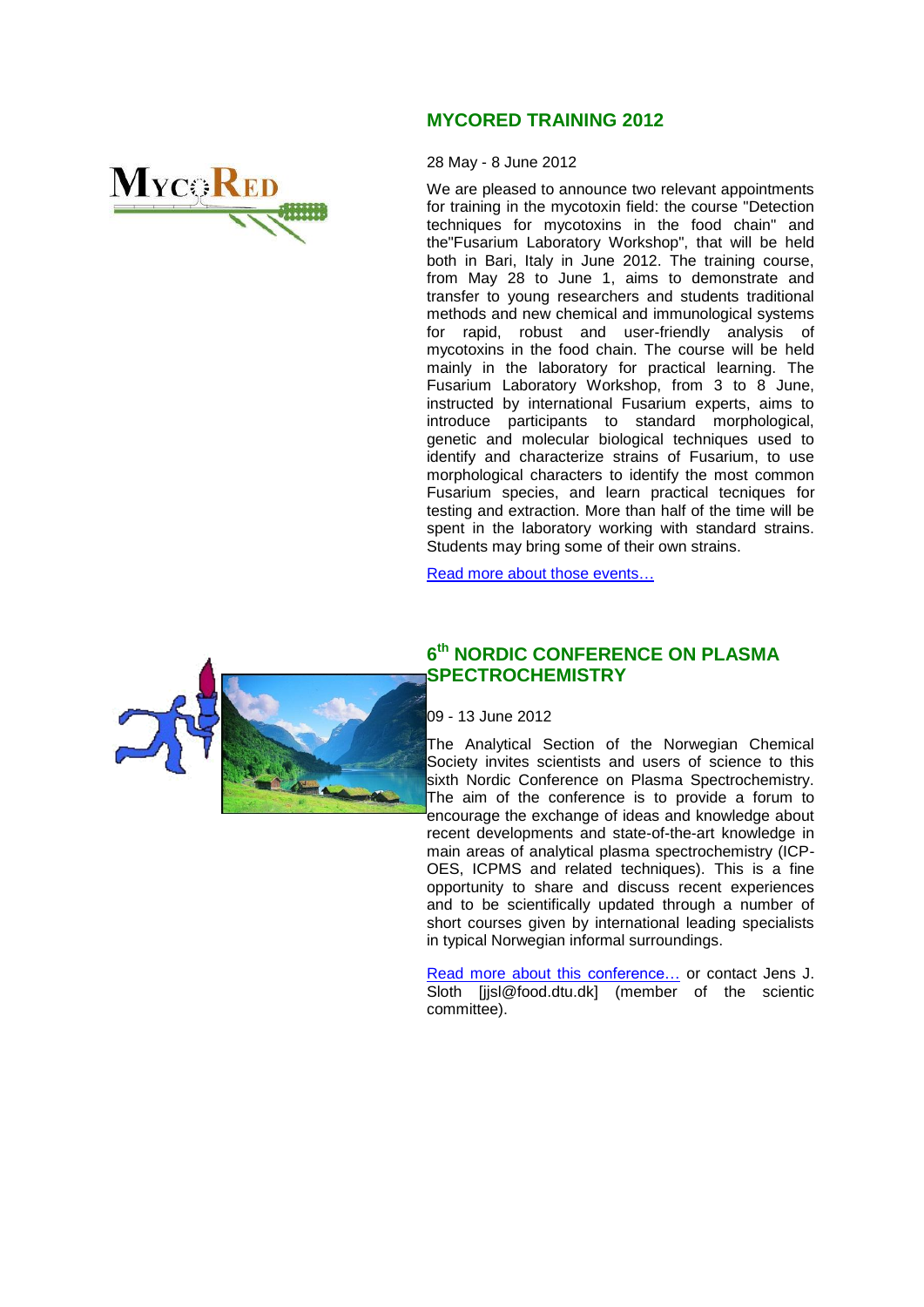





#### **1 st EUROPEAN WORKSHOP ON AMBIENT MASS SPECTROMETRY AND RELATED MASS SPECTROMETRY-BASE TECHNIQUES IN FOOD/NATURAL PRODUCTS CONTROL**

18 - 20 June 2012

Following the successful EU projects (BioCop & CONffIDENCE) dissemination workshop on Application of ambient mass spectrometry for rapid analysis of food contaminants/residues held in 2010, the Institute of Chemical Technology (ICT), Prague & RIKILT, Wageningen are organizing on June, 18¨C20, 2012 a RAFA associated workshop dedicated to all laboratories concerned with food / natural products analysis. The mission of this Workshop is to introduce challenging innovations in ambient mass spectrometry©\based measurements and, last but not least, bring together all current and future users

[Read more about this workshop…](http://www.conffidence.eu/img/event/event_AmbientMS_workshop.pdf)

#### **BEHAVIOUR OF PESTICIDES IN AIR, SOIL AND WATER**

25 - 26 June 2012

**Highlights**

Regulatory issues Environmental fate and exposure – soil and water aspects

Risk assessment and mitigation

[Read more about this conference…](http://www.akademie-fresenius.de/english/konferenz/output.php?thema=5&kurs=295)

### **EPRW 2012**

25 - 28 June 2012

The European Pesticide Residue Workshop (EPRW) is the premier European meeting for the presentation and discussion of the latest concepts and developments in the field of pesticide residues in food and drink. The first workshop was held in The Netherlands in 1996. Since then it has been held every second year. The 9th edition of the EPRW expects 450 participants afield from commercial and governmental laboratories, from public authorities and regulatory bodies, from food production, distribution and wholesale representing many countries around the world. The objective of this workshop is to exchange information and experience about the latest concepts and developments in the field and bring together people from all different sectors. The scientific programme will include plenary lectures, oral and poster presentations, exhibitions as well as discussions and vendor sessions.

[Read more about this conference…](http://www.ages.at/ages/eprw2012/)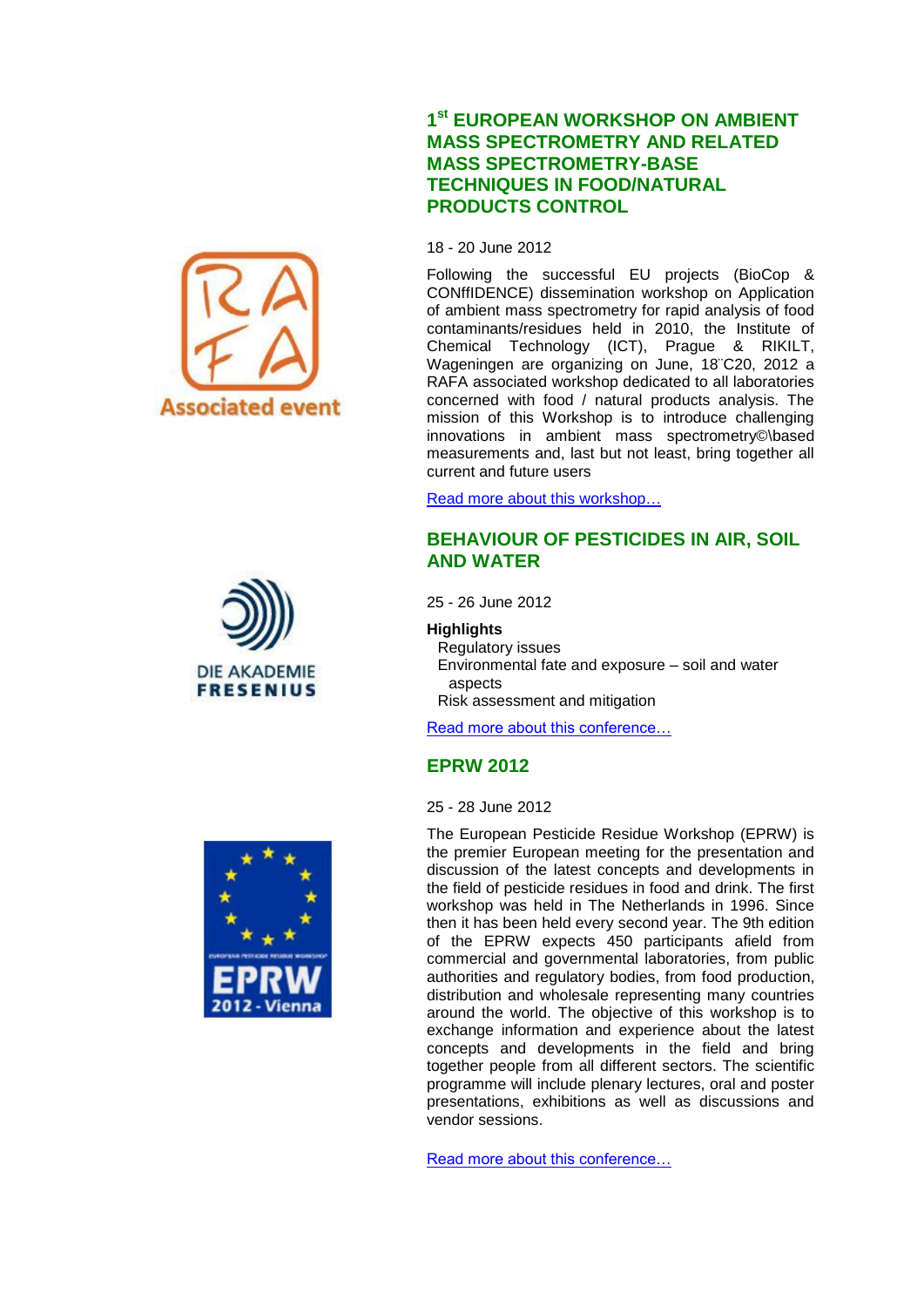#### **MYCORED NORTH AMERICA 2012**

24 - 28 June 2012

Carleton University will host MYCORED NORTH AMERICA 2012. The conference will include keynote lectures by international experts, oral presentations posters sessions, discussion group sessions.

[Read more about this conference…](http://mycored.ca/)

#### **4 th INTERNATIONAL FEEDSAFETY CONFERENCE – METHODS AND CHALLENGES**

11 – 13 September 2012

The 4th International FEED SAFETY Conference is organized to present the state of the art and to discuss future challenges. This conference is organized by the China Agricultural University (CAU), Beijing, China in collaboration with the Walloon Agricultural Research Centre (CRA-W), Gembloux, Belgium, the Institute of Food Safety (RIKILT), Wageningen, The Netherlands and the Queen's University of Belfast (QUB), Belfast, UK. The conference will take place in Beijing, China, on 11-13 September 2012.

[Read more about this](http://www.feedsafety.org/fs2012/) conference…

#### **CHEMICAL REACTIONS IN FOODS VII – CRF 2012**

14-16 November 2012

This event continues the successful series of meetings held in Prague in 1992–2009. In line with the series, the theme of our conference is new knowledge on chemical reactions during the processing and storage of foods. We hope the conference will be an excellent opportunity to demonstrate the importance of such knowledge in our papers, discussions and personal communications. The conference programme will be tailored to provide a lot of opportunities for you to network as well as explore the latest results of the food chemistry community.

[Read more about this event...](http://www.crf2012.eu/index.html)

CON*ffIDENCE FP7 project : www.conffider* 

For further information contact: [coordination@conffidence.eu](mailto:coordination@conffidence.eu) 





**MYCORED** 

**NORTH AMERICA 2012** Carleton University<br>June 24-28, 2012